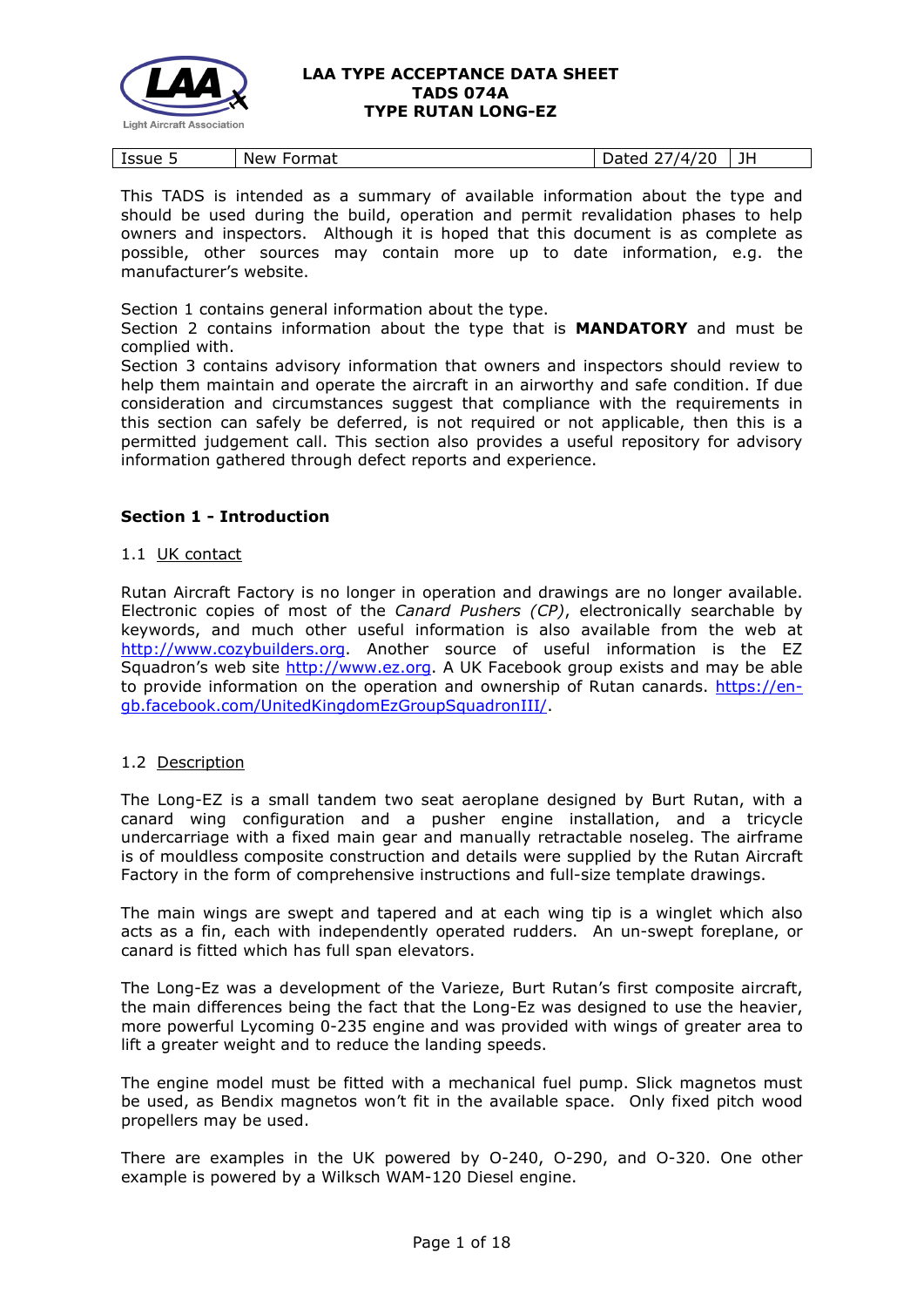

The drawings were available from 1980 until 1985 when RAF ceased supplying plans to the homebuilt market, however support for the type continued until 2002 via the RAF newsletter, the Canard Pusher (CP). The last edition of the CP received by the LAA was 109.

Note that the only propeller(s) approved for an individual aircraft are those listed on the individual aircraft's Operating Limitations document or in the  $PTL/1$  (Propeller Type List) for the type.

The aircraft is classified as an SEP aircraft, formerly known as group A in the UK.

# **Section 2 – Mandatory information for owners, operators and inspectors**

At all times, responsibility for the maintenance and airworthiness of an aircraft rests with the owner. A Condition of a Permit to Fly requires that: *"the aircraft shall be maintained in an airworthy condition".* 

# 2.1 Fast Build Kit 51% Compliance

Not applicable – the Rutan Long-Ez is built from drawings rather than a kit.

# 2.2 Build Manual

The Rutan Long-Ez build documentation comes in the sections detailed below. The *Canard Pusher* magazine also details any changes to the plans. For the Long-Ez *Canard Pusher* 24-109 are required.

# **Section Contents**

| L    | Manufacturing Manual                      |  |
|------|-------------------------------------------|--|
| IIa  | Continental O-200 engine installation     |  |
| IIc. | Lycoming 0-235 engine installation manual |  |
|      | Owner's manual                            |  |
| VĪ   | Landing Brake                             |  |
|      | Appendix 24 18" x 24" drawings            |  |

# 2.3 Build Inspections

Build inspection schedule 11 (Vari-Eze and Long-EZ aircraft). Inspector approval codes A-A or A-C2. Inspector signing off final inspection also requires 'first flight' endorsement.

# 2.4 Flight Manual

Flight Manual information is provided in the Long-Ez Owner's Manual.

A number of flight manual amendments have been issued via the Canard Pusher, including the following:

Aft C of G limit moved to F.S 103" CP 37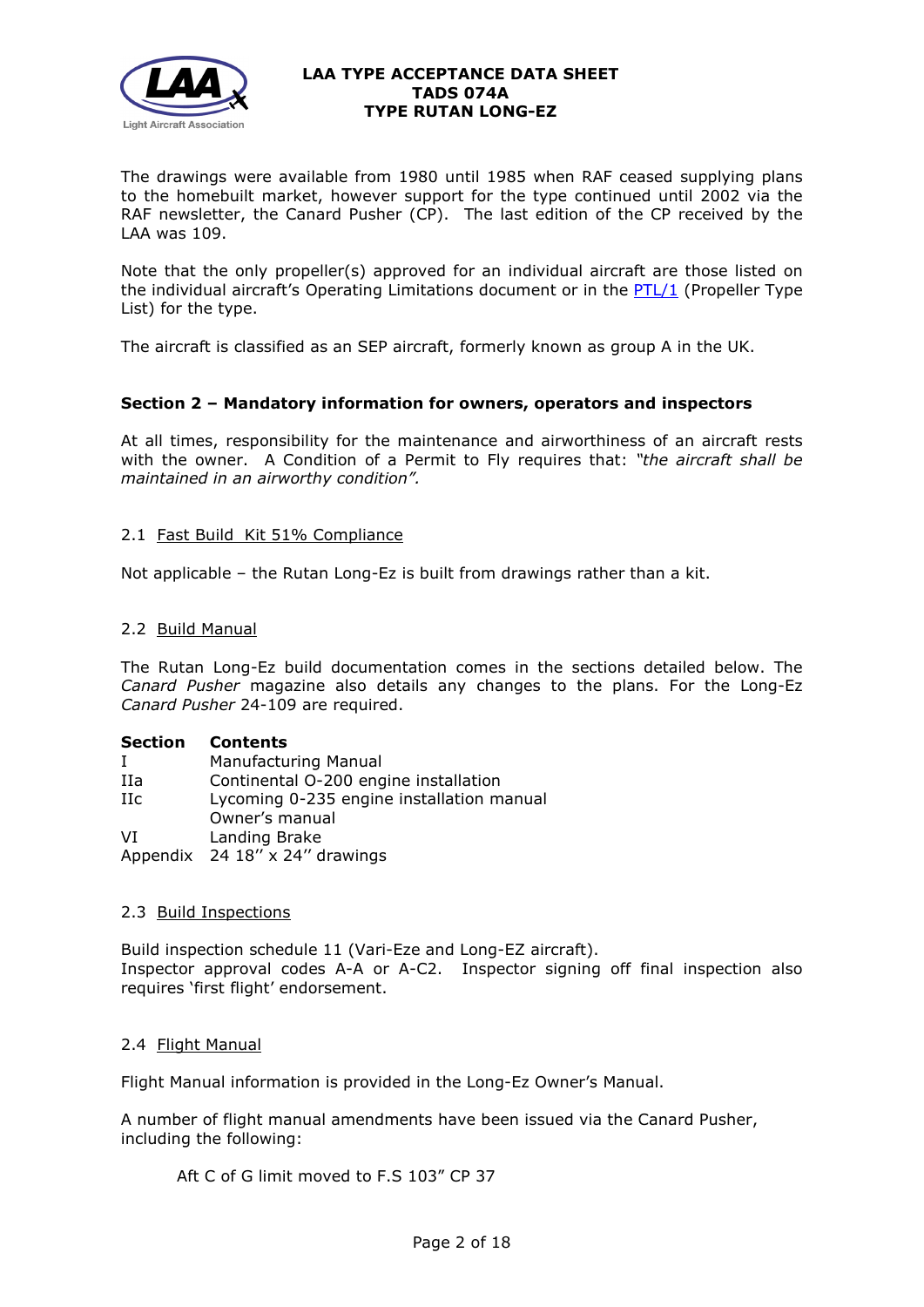

Spinning warning CP 36 Generous application of carburettor heat required at low throttle setting Greater risks of homebuilts compared to certified aircraft Warning about fatal accidents during over-exuberant flying near the ground CP 57

# 2.5 Mandatory Permit Directives

None applicable specifically to this aircraft type:

Also check the LAA website for MPDs that are non-type specific [\(TL2.22\)](http://www.lightaircraftassociation.co.uk/engineering/TechnicalLeaflets/Operating%20An%20Aircraft/TL%202.22%20non-type%20specific%20MPDs.pdf).

# 2.6 LAA Required Modifications (including LAA issued AILs, SBs, etc)

All of the following items from the Canard Pusher are considered mandatory for the issue or renewal of a Permit to Fly by the LAA:

- 1. Due to problems with fuel boost pump failing due to seals deteriorating in Avgas, replace Facet fuel pump types 480616, 489615, 40023 with type 40108 which has appropriate seal material for Avgas as discussed in CP 57, 58, 60. See also CP 47 re importance of correct fuel pump pressure.
- 2. Due to the risk that in the event of an engine fire the aluminium AN fittings in the fuel system in the engine bay could melt and release fuel, feeding the fire, it is mandatory to replace all aluminium AN fuel system fittings between the gascolator and the carburettor with the equivalent AN steel fittings per CP 31. See also fuel system fireproofing – inspection CP49.
- 3. Due to failures of original design of aileron bellhorn, and to avoid a risk of aileron flutter, before next flight it is mandatory to replace aileron bellhorns of original design with bellhorns of improved design per CP 58, and rebalance ailerons per CP58
- 4. Due to failures of the -3 size rod ends in service, it is mandatory to replace any -3 size rod ends on the aileron pushrods with the stronger –4 size rod ends before next flight, per CP102 and 103. The -3 size rod ends can be identified by the fact that the thread size is 10-32, compared with ¼-28 on the -4 size. With a lathe, it may be possible with care to drill out the existing 10-32 threads in the pushrod inserts and re-tap ¼-28 threads – alternatively the inserts can be removed and replaced with new inserts already tapped ¼-28.
- 5. Due to the possibility of the original aileron pushrods which were of aluminium construction melting in the event of an engine fire in flight, before next flight it is mandatory to replace the aileron pushrods which enter the engine bay with ½" OD x 0.028" or 0.035" wall steel tube pushrods with steel CS-50 threaded inserts. If 1/2" x 0.035 tubing is used, the CS-50 steel inserts will need the outside diameter turning down to suit. (CP 49 and CP 95).
- 6. Due to cases of the rudder cable attachment to the rudder pedals failing through cracking, it is mandatory to fit reinforcement brackets to the cable attachment to the rudder pedals as shown in CP 30 before next flight.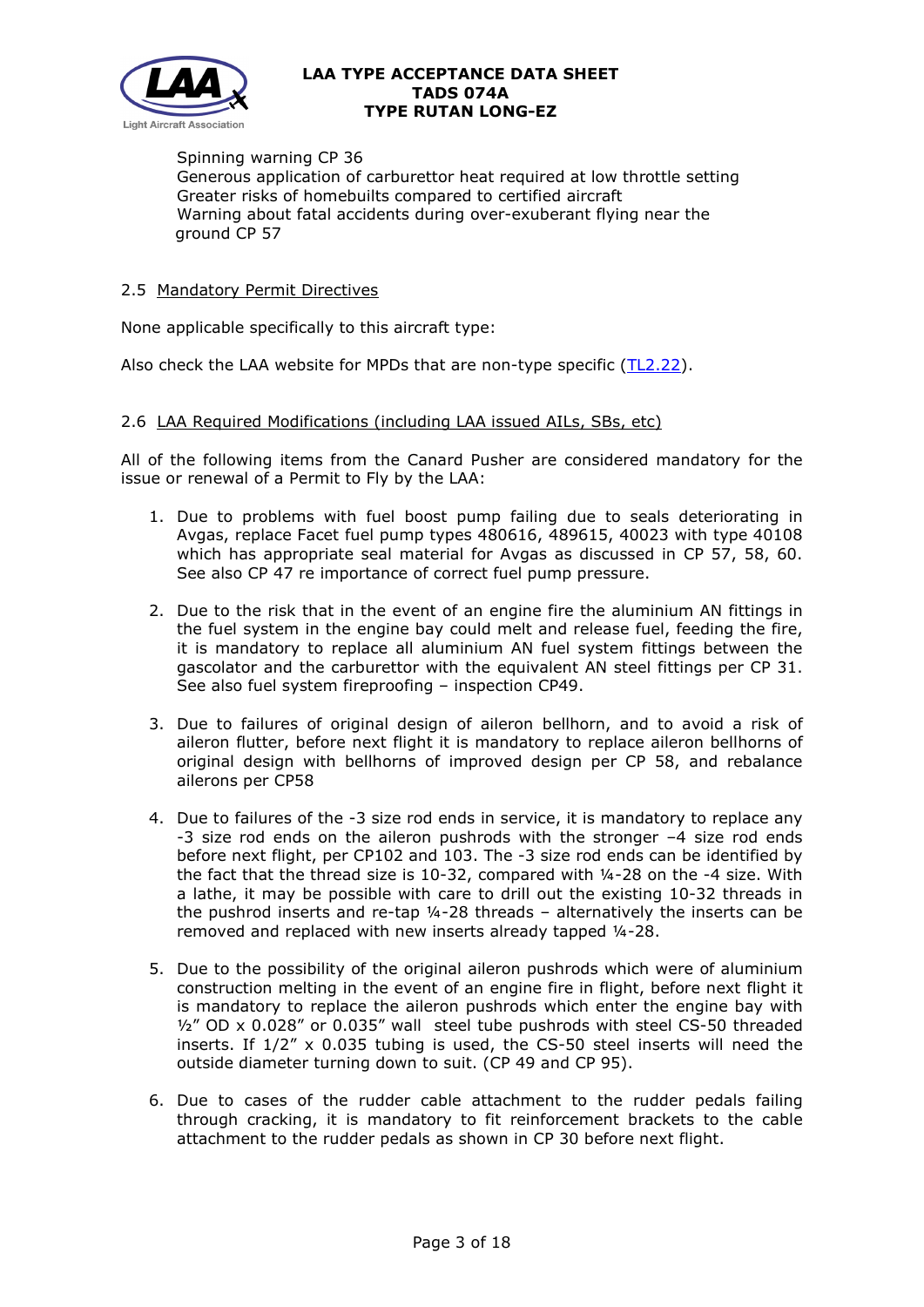

- 7. Due to cases of the nylon brake lines becoming embrittled and failing due to brake heat, it is mandatory to either fit aluminium heat shields between the brakes and the brake lines or to replace the nylon brake lines with conventional brake lines per CP 45, 47, 48, 99, 100.
- 8. Due to a manufacturing error with the Brock-supplied canard lift tabs part number NC-CLT, before next flight these parts must be replaced with correctly made lift tabs. (CP47)
- 9. Due to the extra lift available from the Roncz canard there is a possibility of departures from controlled flight in stall type manoeuvres. To prevent this, if the Roncz canard is fitted it is mandatory to fit wing vortilons per CP 47 and CP 48 before next flight. Vortilons are recommended but not mandatory with the GU type canard fitted.
- 10. To prevent the nose undercarriage collapsing on landing due to bouncing off the over-center stop, spinning the retraction handle and overloading/stripping gear teeth, it is mandatory to fit either a friction device or other system at the retraction handle on the instrument panel to stop the handle turning, such as a bungee cord loop around the handle. See CP42, 46. If the nose gear ratchet supplied by Dr Curt Smith or Bill Theeringer is used to fulfil this requirement, check that UP/DOWN selector is not of plastic construction as this may break in operation leaving gear stuck in up or down position. Replacement levers are of metal construction. CP94

The headrest on the Long-Ez is not designed to act as a roll bar (CP 30, 44 and 65). The improved roll over protection available from the RAF composite rollover bar or the Bill Allen welded steel tube roll over bar as described in CP 102, 103 are recommended but non-mandatory for LAA aircraft.

2.7 Additional engine operating limitations to be placarded or shown by instrument markings

Notes:

- Refer to the engine manufacturer's latest documentation for the definitive parameter values and recommended instruments.
- Where an instrument is not fitted, the limit need not be displayed.

With Lycoming O-235 engine:

Maximum CHT: 525°F (at spark plug washer thermocouple) Oil Pressure: 60psi-90psi (idling 25psi) (max 100psi at startup) Fuel Pressure: 0.5psi-8psi (3psi desired) (at carburettor inlet)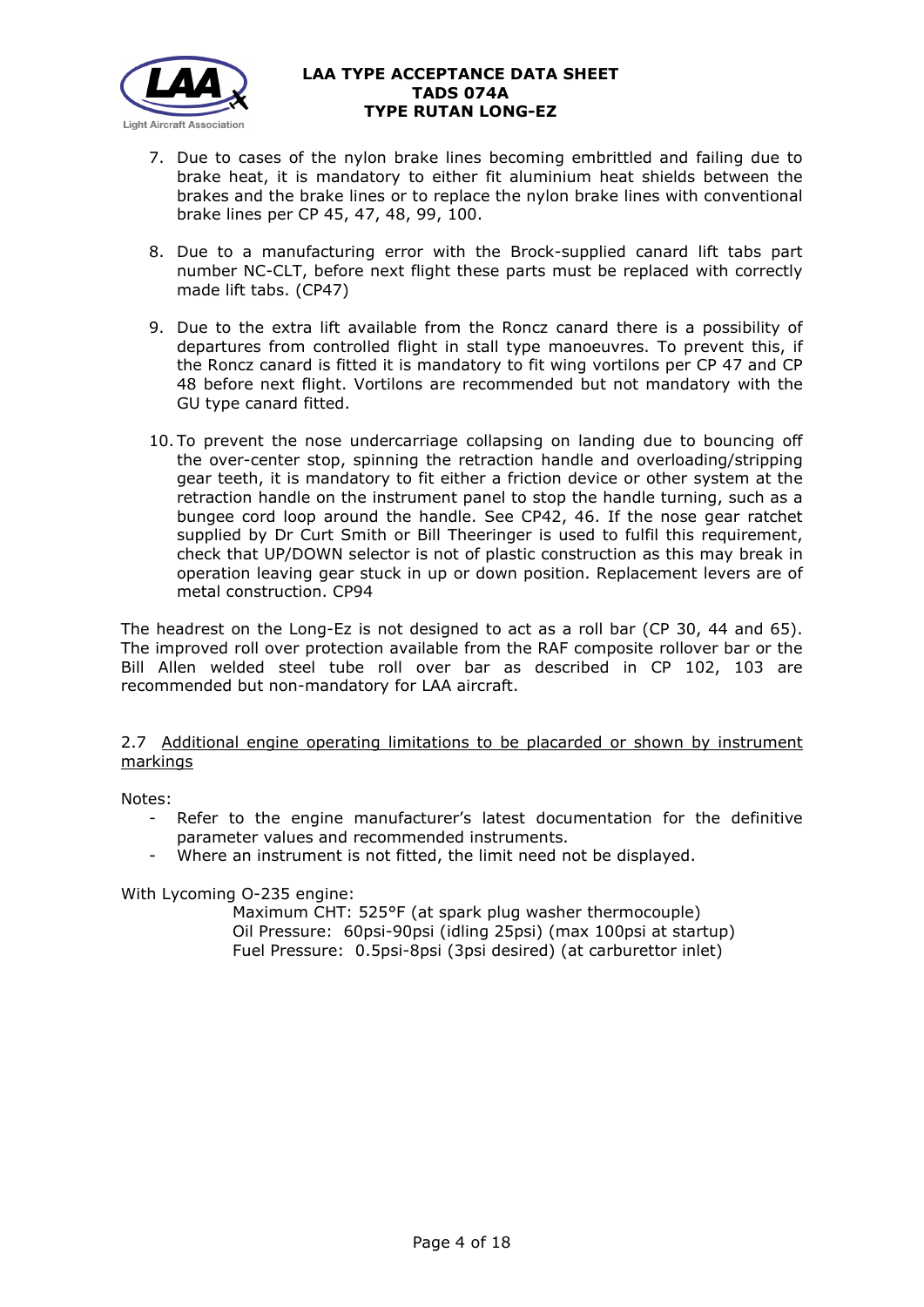

# 2.8 Control surface deflections

| Ailerons              | Up: $2.1''$ ±0.3"/ 18°-23.5°                                   |
|-----------------------|----------------------------------------------------------------|
|                       | Down: 2.1" ±0.3"/ 18°-23.5°                                    |
|                       | Measured between wing and aileron trailing edges               |
| Elevators (GU canard) | Up: 18° - 22°                                                  |
|                       | Down: 20° - 24°                                                |
|                       | (total 38° - 46°)                                              |
| Elevators             | Up: 15°                                                        |
| (R1145MS canard)      | Down: 30°                                                      |
|                       | (total $40^{\circ}$ )                                          |
| Rudder                | $6.0'' \pm 0.5'' / 26^{\circ} - 30^{\circ}$                    |
| Note: Each rudder     | Measured between rudder top and winglet trailing               |
| operates              | Note: Each rudder operates independently and outboard only     |
| independently and     |                                                                |
| outboard only         |                                                                |
| Rudder MK II          | $22^{\circ}$ – 26 $^{\circ}$                                   |
| Note: Each rudder     | There is conflict between dimensions and angles quoted in      |
| operates              | the instructions. The 4" dimension is stated in the plans text |
| independently and     | as equating to 23°. The 4.5" dimension equates to 27.5°.       |
| outboard only         |                                                                |

# 2.9 Operating Limitations and Placards

(Note that the wording on an individual aircraft's Operating Limitations document takes precedence, if different.)

- 1. Maximum number of occupants authorised to be carried: 2
- 2. The aircraft must be operated in compliance with the following operating limitations, which shall be displayed in the cockpit by means of placards or instrument markings:
	- 2.1 Aerobatic Limitations Aerobatic manoeuvres are prohibited. Intentional spinning is prohibited.
	- 2.2 Loading Limitations Maximum Total Weight Authorised: 602 kg CG Range: 97 inches to 103 inches aft of datum. Datum Point is: A point 18.6 inches forward of the leading edge of the canard.
	- 2.3 Engine Limitations (Lycoming O-235-L2A) Maximum Engine RPM: 2800. Maximum continuous engine RPM: 2800.
	- 2.4 Airspeed Limitations Maximum Indicated Airspeed ( $V_{NE}$ ): 220mph
	- 2.5 Other Limitations The aircraft shall be flown by day and under Visual Flight Rules only. Smoking in the aircraft is prohibited.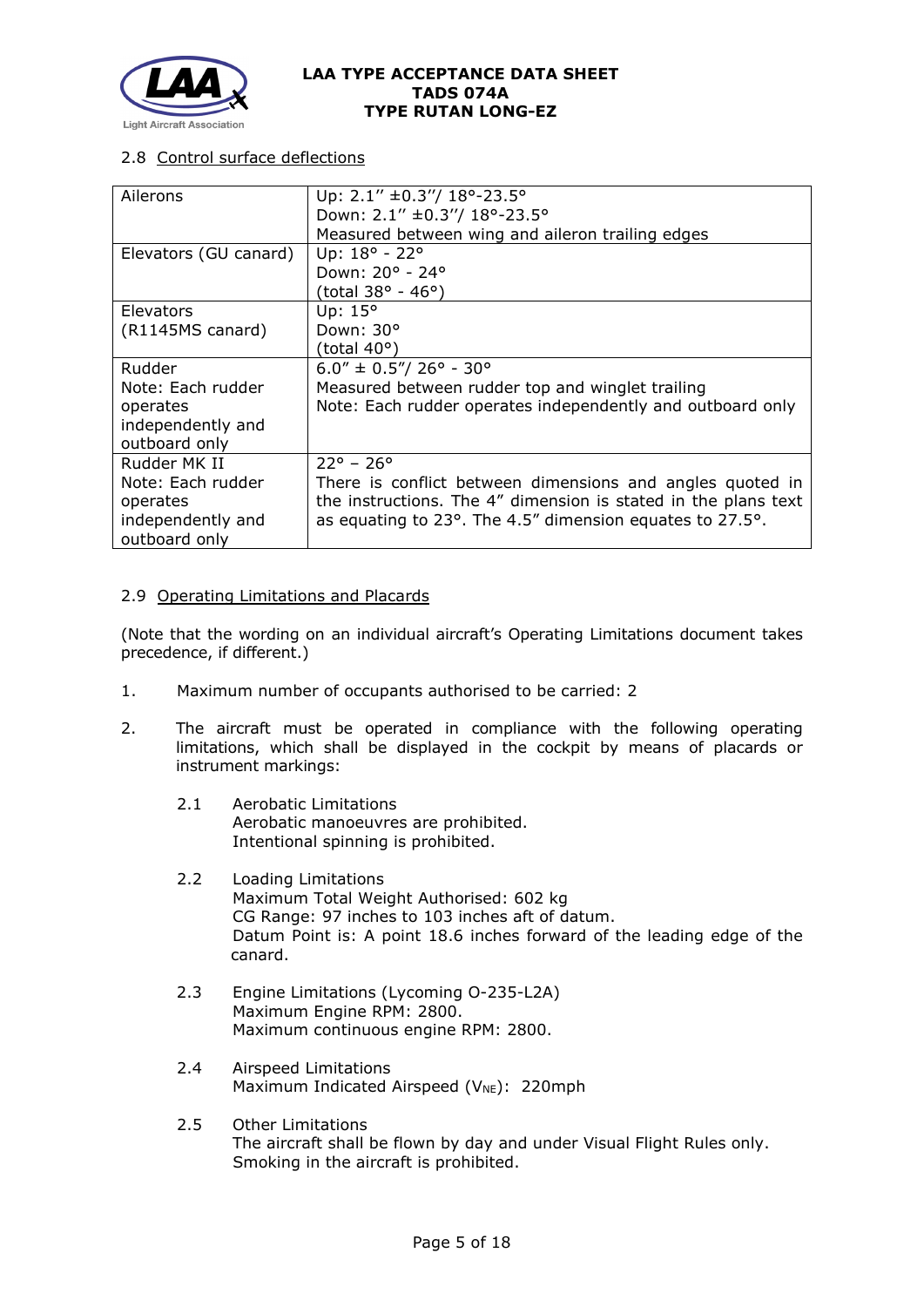

# Additional Placards:

"Occupant Warning - This Aircraft has not been Certificated to an International Requirement"

A fireproof identification plate must be fitted to fuselage, engraved or stamped with aircraft's registration letters.

#### 2.10 Maximum permitted empty weight

Not applicable.

# **Section 3 – Advice to owners, operators and inspectors**

#### 3.1 Maintenance Manual

RAF supplied a manual title 'Long-Ez Owners Manual' which includes maintenance instructions and a maintenance schedule.

# 3.2 Standard Options

- Original GU aerofoil section canard or later Roncz R1145 MS canard (RAF drawings)
- Vortex generators on GU Canard to prevent nose down pitch in rain
- High performance rudders for increased rudder authority (RAF drawings)
- Speedbrake (RAF drawings)
- Alternative resin systems instead of Safe-T-poxy: a. EZ-Poxy, b. Schueffler L285 available from PRF Composites (tel 01202 680077) or c. West System 105 resin and either 205 (fast) or 206 (slow) hardener.
- Continental O-200 or O-240 engine instead of Lycoming O-235
- Lycoming O-320/IO-320 engine subject to caveats re weight and balance and replacement of engine mount attachment extrusions with 2" x 1" angles per G-WILY. See CP26 and CP28.
- 6" propshaft extension on Lycoming 0-235 (3" on Continental engines) See CP 37.
- Bob Davenport improved nose gear shimmy damper
- Nose gear crank ratchet supplied by Dr Curt Smith or Bill Theeringer
- Spring shock absorber for nose leg per drawing in CP 25
- B+C Spin on oil filter adaptor
- B+C Lightweight starter
- B+C Lightweight alternator CP 25, 34
- 6 ply 11" x 4.00 x 5 ribbed tyre. CP 29
- $5.00 \times 5$  aircraft tyres rather than low profile Lamb tyres
- 5.00 x 5 wheel pants from Featherlite, Aircraft Spruce or Wicks. CP 28, 34, 44
- Heavy duty Cleveland and Matco wheel brake options per CP 49, 51, 52
- Stewart Warner 8406J oil cooler, CP 28
- Featherlite, Aircraft Spruce or Wicks lightweight graphite or Kevlar cowlings CP 27, 28
- NACA duct cowling air inlet from Wood and Gelres inc Orlando CP 29
- Alternative Melvill cowling design with armpit intakes rather than NACA intake to avoid engine cylinder head and oil cooling problems associated with NACA duct type cooling inlet, CP 86, CP93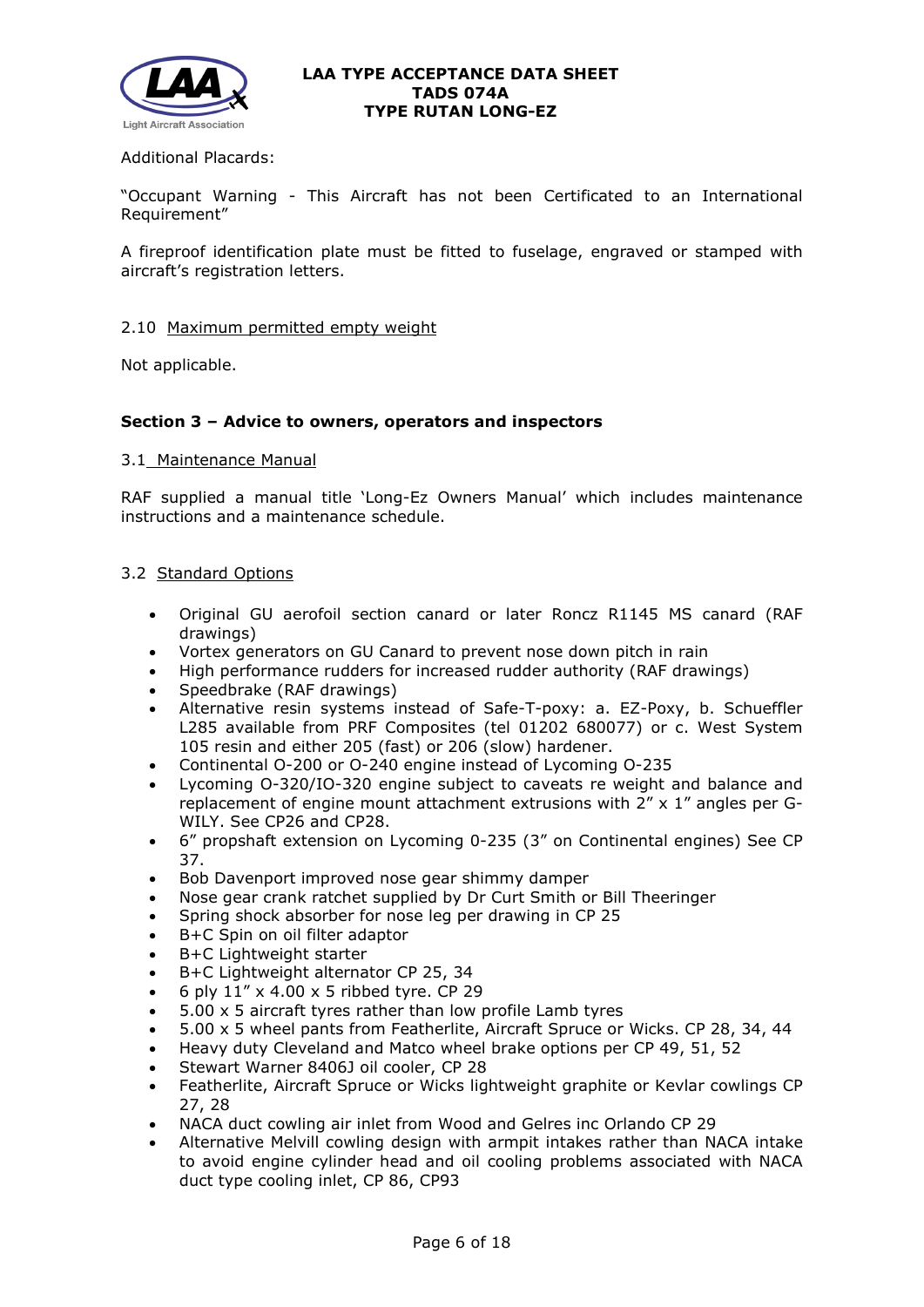

- Newton fuel cap assemblies
- Andair fuel selector valve
- One magneto (not both) may be replaced by a Lightspeed or Electoair electronic ignition.
- Task Research or Featherlite prefabricated fuel / baggage strakes CP 28
- Relief tube CP 31
- Throw-over canopy stay CP 30

# 3.3 Manufacturer's Information (including Service Bulletins, Service Letters, etc)

As the aircraft is a USA homebuilt type no official service bulletins were issued, however builders were mandated by Rutan Aircraft Factory to subscribe to the *Canard Pusher* magazine which is considered to be equivalent to Service Bulletins and Service Letters. See Appendix 1 for a summary of canard pusher service information not included in the main text of the TADS.

# 3.4 Special Inspection Points

Canard Pusher contains a range of accident reports and operational notes on Rutan canard aircraft.

A thermometer and hygrometer located near to the working area to monitor conditions is necessary. During the manufacture of composite parts, typically the workshop temperature should be between 65°F and 95°F and, ideally, between 75°F and 85°F. Humidity levels are also important; the relative humidity should be maintained below 70% maximum and below 60% for best results. Refer to the data sheet for the particular resin used for any variation to the above values.

Because the Long-Ez was developed in the dry atmosphere of the Mohave desert, the original manuals did not address corrosion protection of aluminium components. This has caused widespread problems particularly in maritime climates like those in the UK. For aircraft in build, it is very important to protect aluminium parts, including those which are subsequently embedded into the composite structure, using Alodine. Anodising structural parts is not recommended due to the possibility of affecting the structural properties of the material. This cannot occur with the Alodine process. Advice is to treat all aluminium parts with Alodine 1201, after pre-cleaning with Alumiprep 33, prior to installation. Brackets should then be sealed in pure epoxy prior to bonding them into the canard. CP 86

Due to variation in the thickness of the spar cap ply lay-up, it may be found that with the specified number of spar plies the spar caps are not as thick as specified on the drawing. In that case it is essential that further plies are added to build the spar cap up to the thickness shown on the drawings. To avoid seriously under strength spars, inspect and check spar cap thickness meets drawing requirements per CP 25, 28, 29.

Wing angle of incidence must be set to  $0^{\circ}$   $\pm 0.5^{\circ}$  using the wing incidence board attached during wing manufacture (inst. manual page 19-8). In addition, the maximum difference between wings is 0.3°.

Canard angle of incidence must be set using canard incidence templates B and C from page A13 with a tolerance of  $\pm 0.3$ °.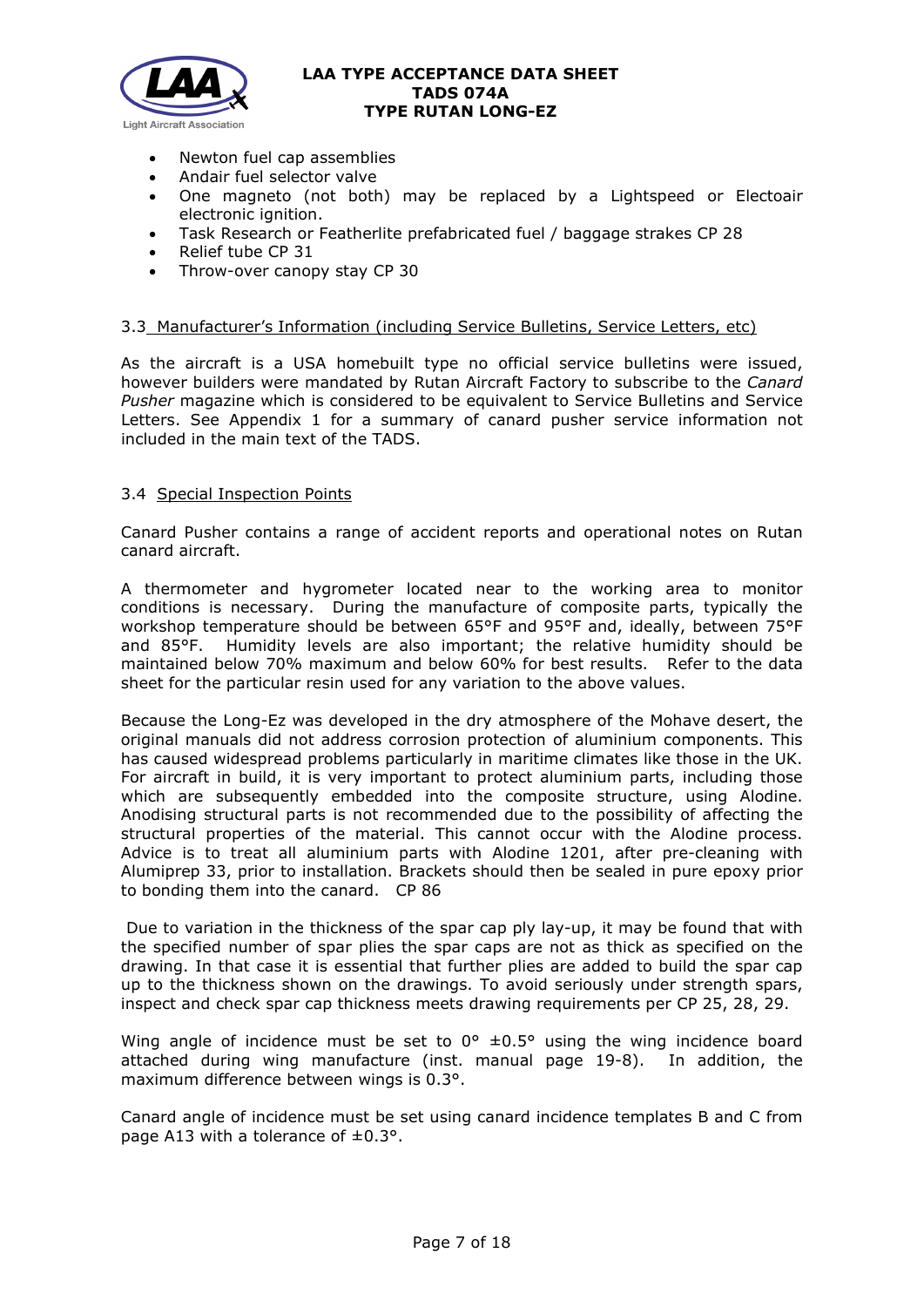

It is essential that the elevators are within the elevator weight tolerances and balance tolerances stated in the manual, per CP 21, 57, 106, 107. To avoid risk of disastrous elevator flutter, unless this has already been established before next flight the elevators must be removed and weighed to check that they fall within the limits stated in the build manual. Elevator mass balance is critical to flight safety and must be checked after final paint is applied. When hung upside down with fine wire through the pivot bearing holes, the GU canard elevator must hang 12° to 20° leading edge down measured from the chord centreline. The unpainted GU canard elevators must weigh no more than 3.25 Lbs (starboard) and 3.5 Lbs (port). The painted GU canard elevators should weigh approximately 3.3lb (starboard) and 3.6lb (port). A maximum of 0.3lb balance weight may be added, to the outboard mass balance horn only, to achieve correct balance. An absolute maximum permitted weight of the painted GU canard elevators is 3.6 Lbs (starboard) and 3.9 Lbs (port), including the total elevator balance weight. Instruction manual page 11-4 and CP 106 refers. Note the range of balance angles stated on the drawings are more open than the later CPs, therefore you must work to the tighter limits stated in CP 106, as above. See CP 21, 57 and CP 106. The balancing of the Roncz canard elevators is described in the instructions and also in CP 107. For the Roncz canard elevators it is permissible to sand up to 50% of the outermost ply only of the top and bottom elevator skins and a maximum of 0.3lb balance weight may be added, to the outboard mass balance horn only, to achieve correct balance. The range of balance angles do not apply to the Roncz canard elevators, due to the location of the hinge line on these elevators the elevators must simply be checked to balance trailing edge up rather than trailing edge down. An absolute maximum weight of the painted Roncz canard elevators is 3.4 Lbs (starboard) and 3.8 Lbs (port), including the total elevator balance weight.

The chord of the elevators of both the GU and Roncz canard must be 4.6 inches +/- 0.2 inches and must be flat on the undersurface and slightly curved on the upper surface, exactly per the profile on the drawings. See CP 106.

Aileron mass balance is critical to safety and must be checked after final paint is applied. When hung with a wire through the hinges, the aileron must hang between the angle that makes the top surface level and the angle that makes the bottom surface level. It is acceptable to add a maximum of 0.3lb of lead behind the steel leading edge weight to achieve correct balance. Instruction manual page 19-9 refers. See also control surface balancing CP 51, balancing of ailerons CP 31 and clarification that ailerons must be finally balanced after painting in CP 36.

Numerous problems have been experienced in service with degradation and delamination of foam core structures such as are used in the Long-Ez, and this has lead to some airframes, having had major repairs or having to be scrapped. Problems can occur due to delamination of the bond between the foam core and the glass, or due to the foam core dissolving in solvents (including petrol) or through the ingress of moisture into the structure. It is essential to carry out regular and thorough inspections for delamination and degradation of the structure, including coin-tapping techniques. See CP CP 71, 72. Repair methods for minor delaminations are described in CP 47. The problem of fuel leaks in strake tanks allowing fuel to permeate into outer wing and melting foam cores is discussed in CP 38. Essential to investigate any signs of fuel staining and cure any leaks before damage to foam cores occurs.

Corrosion in aluminium parts embedded in the composite airframe has caused major problems with early Rutan designs where aluminium parts have not been treated with Alodine corrosion protection. Particular areas that must be checked include the aileron and elevator torque tubes CP 66, 106. These and all other embedded aluminium parts must be checked very carefully for signs of corrosion swelling the interface between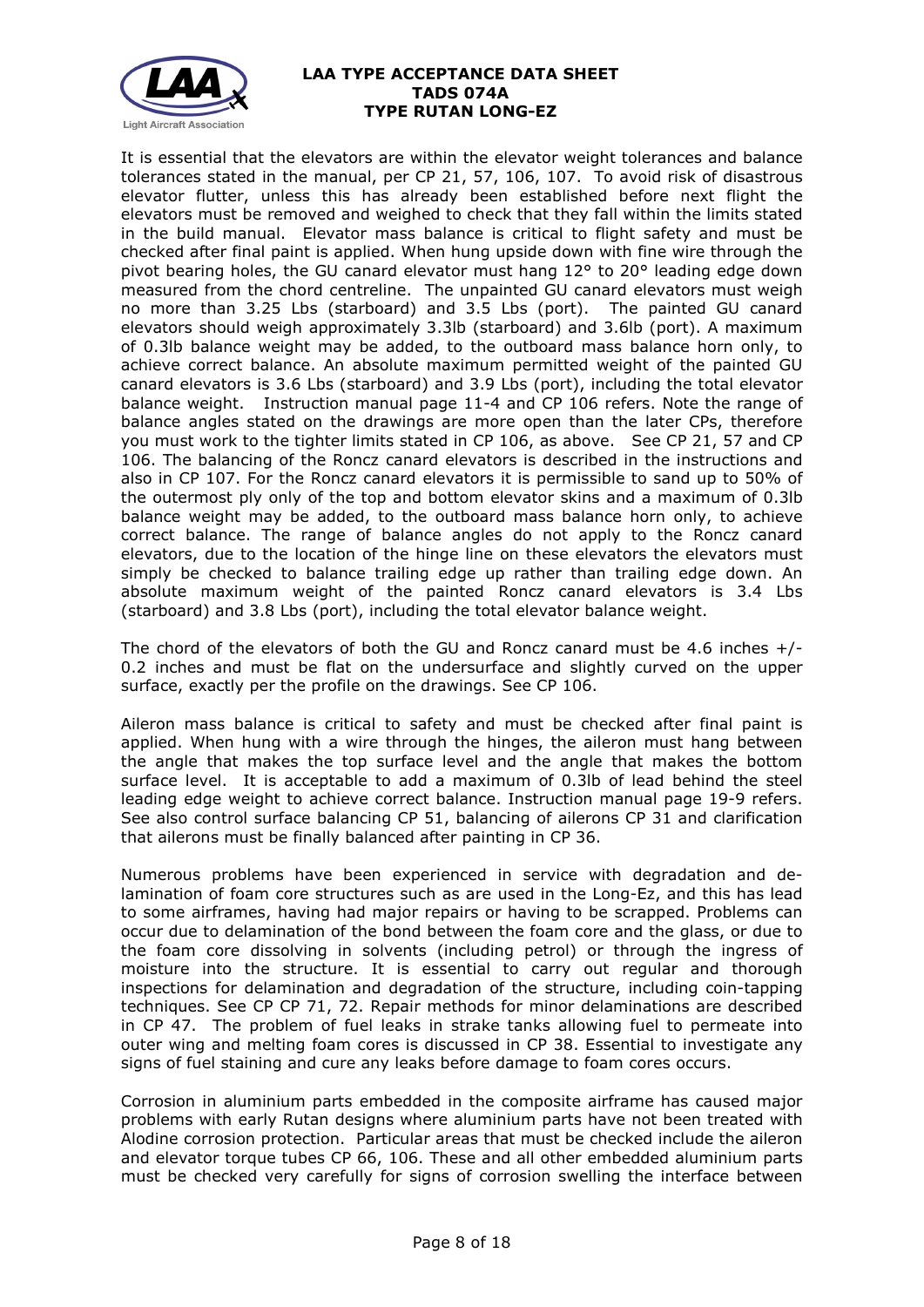

the aluminium and the composite material, if corrosion is found this must be investigated and corroded parts replaced. See also CP 87 regarding replacement of canopy hinge with a stainless steel equivalent due to corrosion of aluminium canopy hinge. Corrosion in elevator hinge brackets have been found in the GU canard. The corrosion is very hard to see externally, the corrosion took place inside the canard where moisture had wicked up in the flox/foam and trapped it in contact with the 2024-T3 bracket. Advice is to treat all aluminium parts with Alodine 1201, after precleaning with Alumiprep 33, prior to installation. Brackets should then be sealed in pure epoxy prior to bonding them into the canard. CP 86

Numerous problems have occurred with nosewheel shimmy. Nosegear shimmy damper problems are discussed in CP30, 33, 38, 42, 51. Important to fit new shimmy damper spring per CP 30, Check also no ovalling or bending of the NG 17, and check that the NG17 is the later thick wall (0.125" plus) item.

The improved Bob Davenport design of shimmy damper is described in CP57. Operational techniques to minimise risk of shimmy are described in CP 34.

To avoid nosewheel shimmy, it is important that the angle of castor is 0-5 degrees forward rake as on the drawing. Rearward rake leads to severe shimmy CP 32. Also ensure friction damper is always adjusted to require 2-4 lbs force to turn nosewheel about the steering axis.

As discussed in CP 30 nose leg shimmy causes destructive forces which can fail the nosewheel fork. Nose gear can be attached to composite gear leg more strongly using AN3-14A bolts CP 51, 54.

Numerous problems have been experienced with Nylaflow brake lines deteriorating due to embrittlement with age, with the effects of heat from the brakes or exposure to UV. CP 48. Inspect and replace brake lines if embrittled per CP 45, 47, 48. Alternatively 1/8" OD stainless steel tubing can be slid up the middle of the existing Nylaflow tubing, which then becomes merely a conduit, per CP 99, 100. Alternatively use Stratoflex brake lines per CP 99, CP 100.

Serious brake fires have occurred due to heat generated by brakes setting fire to brake fluid, wheel spat and gear legs, and it is recommended that a dry type fire extinguisher is carried in the cockpit to put out any fires, per CP 34, 47, 50. It is also recommended to replace the standard red Hydrol type brake fluid which is flammable by Dot 5 silicone brake fluid, however first check compatibility of the Dot 5 fluid with your seals in cylinders, O-rings etc. See CP 73, 79 and 90.

It is essential to regularly inspect all polyurethane fuel pipes for signs of cracking, crazing, going hard or brittle as per CP 65. If in doubt, replace with new.

Main undercarriage fixing tabs may come loose on aluminium bushes, allowing gear to move fore/aft. Check gear for looseness in fore and aft direction, if any looseness found reposition and use flox pads as spacers to prevent further movement, see CP 48. Another cause of main gear coming loose is improper torquing of attach bolts, leading to wear in the bushes, see CP 46 and CP47.

With the simple fuel selector valve called up on the drawings, widespread problems were found with stiff and sticking fuel valves. It is important to check that the force required to operate a brass or Delrin fuel valve is no more than 10 Lbs force, otherwise ground it for the problem to be sorted out, see CP 25 and 29. Ideal solution now available is to substitute the high-quality Andair fuel valve.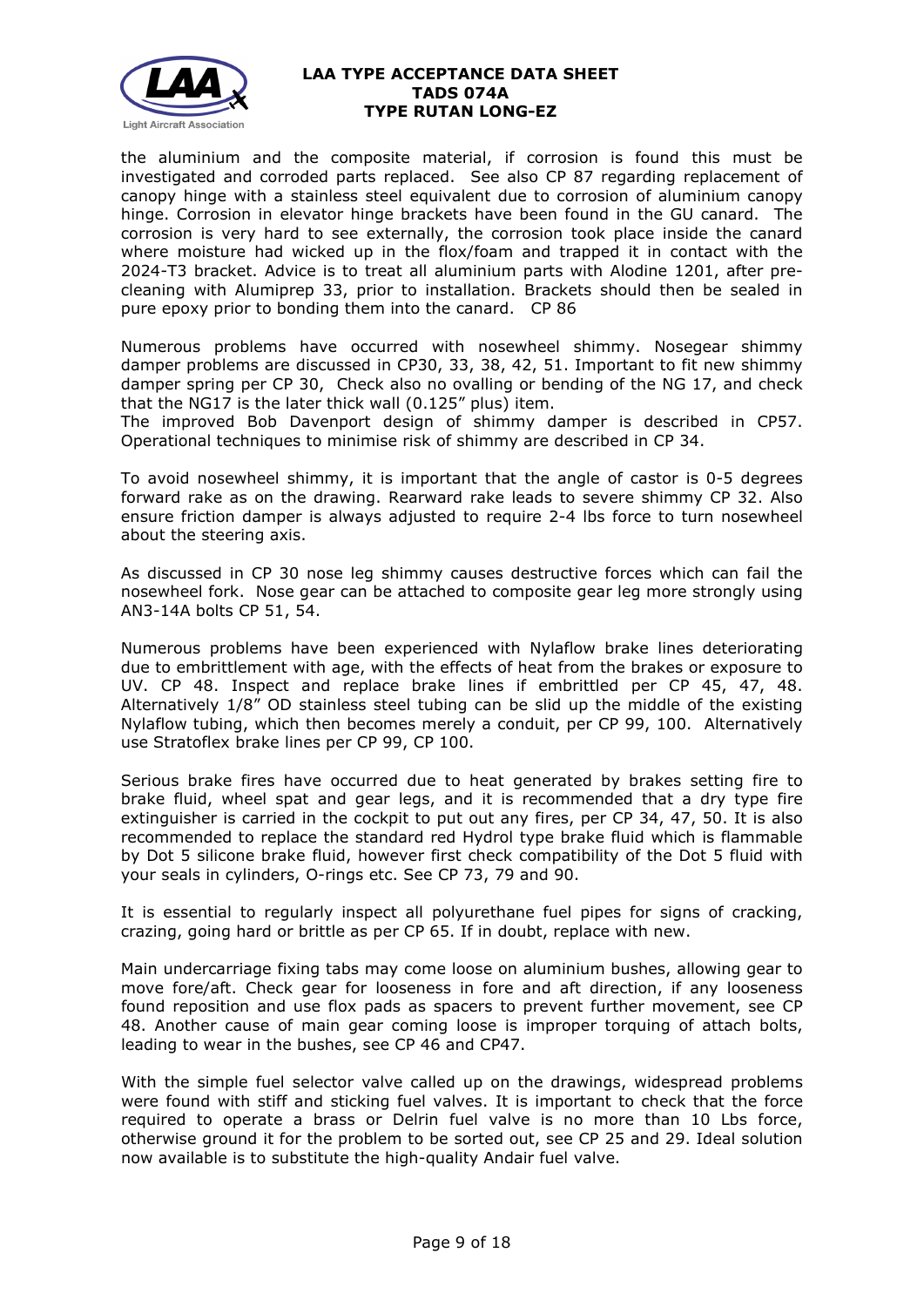

It is essential to regularly inspect both the welded engine mount frame and the extruded aluminium angle engine mount attachment brackets for cracking, as several complete failures of these components have been reported over the years. Upper aluminium extrusion was found cracked right through just forward of the firewall, in a place where the crack was not visible but found by movement. CP73, 74, 75, 80, 86, 88 refer.

Check for signs of wear in aileron hinge pins over time, usually indicated by grey aluminium stains on wing and aileron surfaces in vicinity of hinges. Putting a slight S bend in hinge pins prior to installation helps prevent looseness. CP 28

Inspect throttle and mixture control systems including return springs for per CP 51 and CP 65

Numerous problems have been experienced with cracks in the exhaust system. Exhaust stub failures can lead to engine compartment fires or lost prop blades therefore it is particularly important to check regularly for signs of cracks developing. In one case loss of a prop blade ripped the whole engine from the aircraft. CP 34, 52, 59, 60, 61, 62, 63, 67, 77, 82, 86. Exhaust brace cracking CP 43.

Wood propellers, in-flight blade failures due to high propeller temperatures. Some exhaust staining is inevitable but there must be no signs of over heating. Repair any damage to finish at once. Do not fly if there is any evidence of heat distress on the propeller blades. Very important to repair any damage to the propeller's finish immediately, as bare wood exposed to the elements will quickly absorb moisture and oil, affecting their structural integrity On a Lycoming engine, clock propeller at one o'clock / 7 o'clock position as cylinder number 1 is at top dead centre. If in doubt, fit temperature sensor strips to your prop blades – should not exceed 150 degrees F. See also CP 85 Propeller damage due to exhaust pulses over propeller blades. Fit the propeller so the blades have just passed the exhaust pipes when the exhaust valves open.

Also heat damage to propeller has occurred inside the Klaus Savier type spinner causing delamination of composite propeller sheathing inside spinner. Remove spinner from time to time to check condition of propeller inside.

Several problems have occurred with loss of props due to incorrect prop bolt torques see CP 33, 49, 51 60, 76. With 3/8"-24 size bolts the torque must be 200-250 inch lbs with 5 laminate wood props and 300 inch lbs with multi-laminate type props. Check prop bolt torque frequently in service as specified in the operators manual, per CP 29. Be careful to check that prop bolt pre-load is not being compromised due to crush plate bottoming out on bolt shanks (CP 52). or on blend radius of flange on propshaft extension contacting edge of central hole in spinner backplate (CP 32). This problem caused prop to be lost in flight.

Prop damage often occurs to propellers due to the ingestion of FOD thrown up by wheels. Nicks, abrasions etc in the prop must be repaired immediately top prevent further damage through water soakage. CP 47,77. Use of mud flaps on wheel spats to minimise prop damage through FOD is described in CP 34.

Any repairs to the composite airframe must be carried out in accordance with Rutan book 'Mouldless Composite Homebuilt Sandwich Aircraft' page 3-21.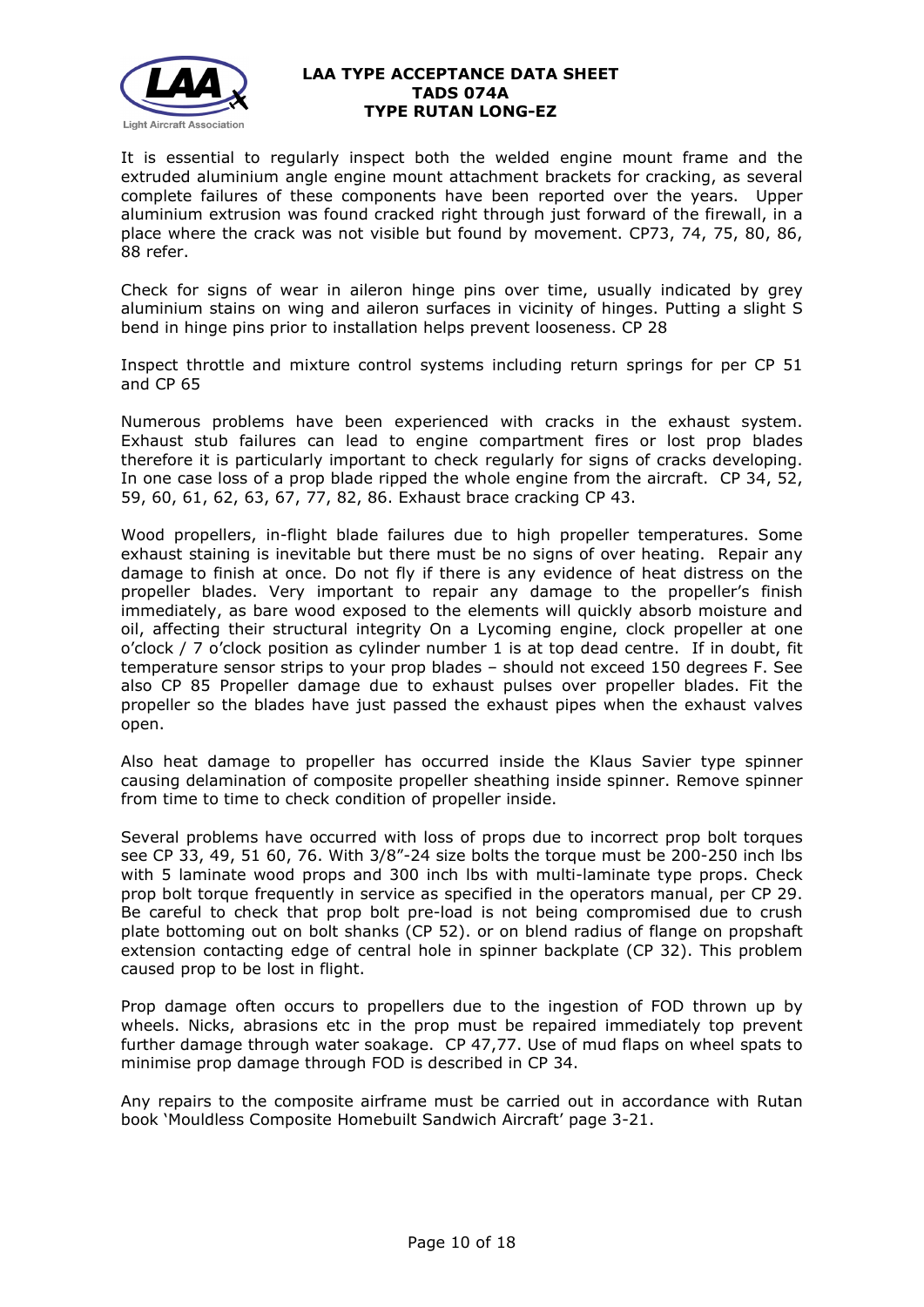

# 3.5 Operational Issues

- Advice on preparations for first flight is contained in CP 35 and CP 52.
- Due to brake heat problems with extended taxiing, CP 31 advises leave wheel spats off for taxi testing.
- For first flight, limit maximum weight to 1100lb and CG between 99" and 101.5" AOD.
- The issue of pitch down in rain with GU canard is discussed in CP 35, while the Roncz canard pitch trim in rain is discussed in CP 43 and 44.
- Engine overheating problems are a common feature of the Long-Ez, especially with NACA duct type cooling intakes. Cooling problems are discussed in CP 42, 47, 50, 51, 52, 62, 72,79. Use of an ASI to measure pressure drop across the cooling system as a check on cooling system airflow is discussed in CP 47. The critical importance of the correct mixture strength on cooling is discussed in CP 83.
- The benefit of alternative Melville cowling design with armpit intakes on engine cylinder head and oil cooling is discussed in CP86 and CP93.
- Check that there is no aileron vibration in flight which can lead to rapid wear in aileron hinges and aileron control system rod-ends. See CP 58, 59, 60.
- Deep stall risk with excessive aft cg is discussed in CP 37, 56, 68, 76. CP 87 describes a deep stall experienced in a Cozy due to an error in cg calculations through weighing the aircraft with ballast weight in the nose and forgetting to calculate the effect of the ballast weight on empty cg.
- Problems with the canopy opening in flight and the importance of the canopy latch warning system are described in CP 52 and CP 57.
- Trimming the aerodynamics of the aircraft during at flight test is discussed in CP30
- Calibrating your ASI with a water manometer is discussed in CP 53.
- Engine handling issues are discussed in CP 49. Safe fuelling procedures are discussed in CP 63.

# 3.6 Standard Modifications

There are no standard modifications approved for the Long-Ez.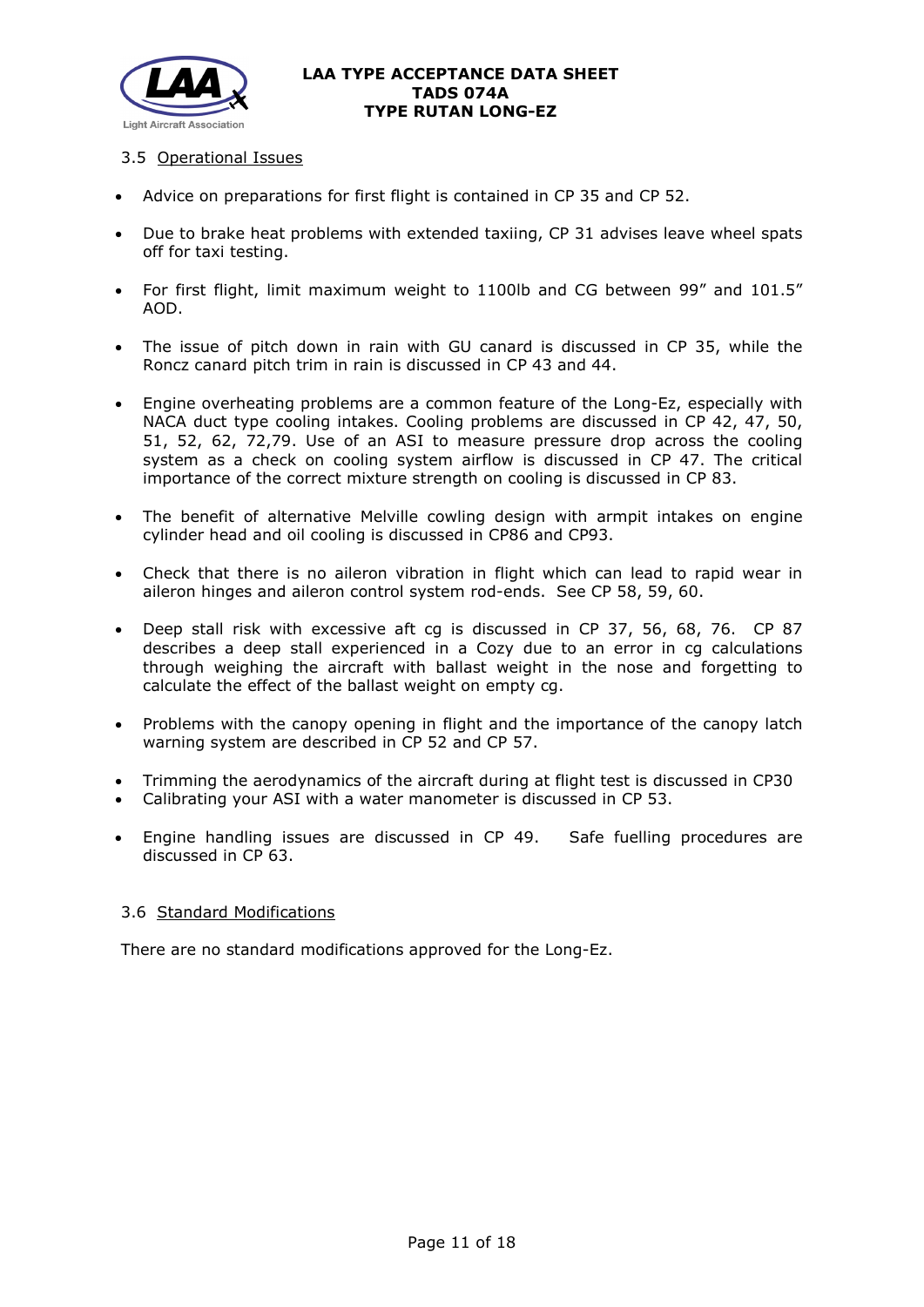

#### SUMMARY OF CANARD PUSHER SERVICE INFORMATION NOT INCLUDED IN THE MAIN TEXT OF THE TADS

#### Use of composites

Alternative foam specifications are discussed in CP 27. Where Klegecel foam is called up on the drawing it is acceptable to substitute Divinycel foam per CP 34. Where urethane foam core is called up on the drawings it is essential not to replace this with blue foam as the blue foam dissolves in petrol, per CP 49

Cutting method for glass cloth are described in CP 35. CP 51 describes a method of cutting fibreglasss cloth neatly using masking tape to prevent fraying. A combined cabinet / cutting table for storing rolls of BID and UNI is described in CP 32. A clarification of what is meant by BID tape is provided in CP 29, with advice on cutting 2" BID tapes in CP 38.

Choice of type of epoxy resin systems and the problems of skin rashes, allergic reactions and other health issues with Safe-T-Poxy are discussed in CP 28, 31, 32, 37, 74, 77, 84. Safe working temperatures with Safe-T-Poxy are discussed in CP 23 and 29. 77-95 degrees F is ideal. As low as 65 degrees F is possible for quick lay-ups but the thicker consistency of the resin will increase working time and increase the weight of the lay-up. When working in cooler than ideal temperatures, it helps if the unmixed epoxy is pre warmed to 85-90 degrees F in the pot. Humidity issues with Safe-T-Poxy are discussed in CP 28.

Storage of resin and hardener is described in CP 29, including storage temperature limits, crystallisation problems and how to remove crystallisation by gently warming the un-mixed epoxy in the pot to 160-190 degrees F until the crystals disappear. Sediment in epoxy hardener not acceptable, as described in CP 32. Shelf life of epoxy is discussed in CP 43. Safe handling of epoxy and microballoons is discussed in CP 42

Only use glass and epoxy supplied by RAF recommended suppliers. A substitute type of UNI glass supplied by another outlet (under the same part number) was found to be significantly lower in strength than the genuine UNI. Scrap any parts made from materials supplied other than through Aircraft Spruce or Wicks, per CP 37.

Essential not to use WD40 or any silicone based lubricant or polish on composites as the silicone permeates the lay-up at a molecular level and forever degrades the ability to bond successfully to the surface with any subsequent repair lay-ups.

Anodising aluminium parts to prevent corrosion is discussed in CP 38, however this is not recommended for structural parts as incorrect anodising process can adversely affect the strength properties of the aluminium.

Don't paint foam with latex house paint prior to glassing, as this degrades the bond strength between the glass and the foam, as discussed in CP 29. All foam must be micro-slurried before glassing as per reminder in CP 31.

Fibreglass lay-up quality is discussed in CP 27. Don't peel ply entire surface as this leads to excess weight and starves lower down plies of resin, only peel ply where subsequent plies to be added and over ply edges as discussed in CP 27.

Never wipe paint thinners on glass components as the thinners may wick through pin holes and melt underlying foam, causing de-laminations as described in CP 25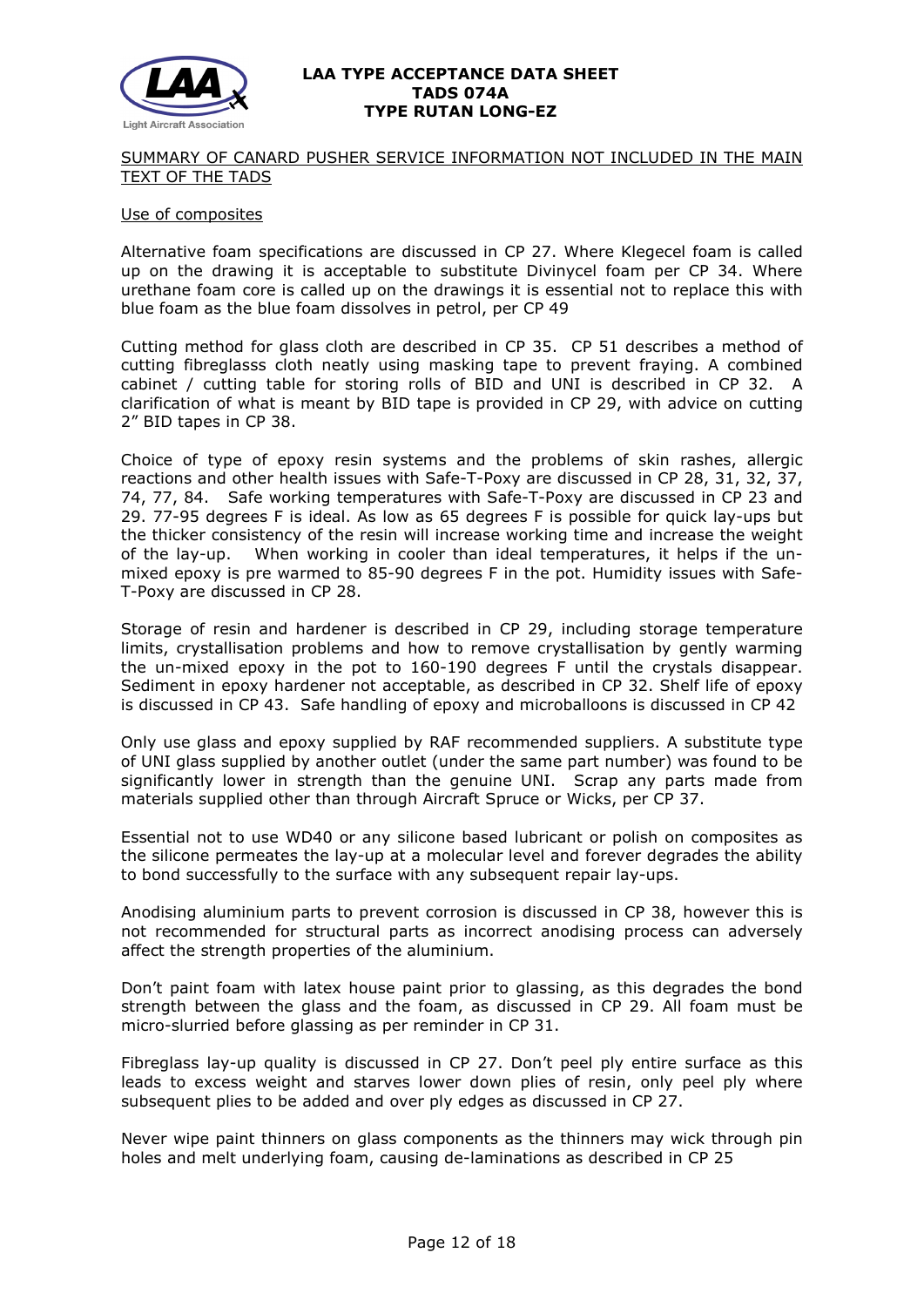

Contrary to popular opinion it is not good practise to lay-up directly onto a composite surface freshly exposed by removing a peel ply, as the surface may well be contaminated by release agents in the peel ply cloth, especially if the peel ply material used is normal commercial Dacron rather than aerospace peel ply cloth which is manufactured for the purpose. Always sand a peel plied surface lightly to remove any contamination prior to making any subsequent lay-up on top.

# Airframe

PV foam and weight control are discussed in CP 25. Avoiding weight growth is discussed in CP 28. List of weights of parts / assemblies on Mike Melvill's project is provided in CP 26. Weights of complete Mike Melvill aircraft included in CP 27.

The importance of repairing any composite damage immediately to prevent water absorption or UV damage to glass structure is discussed in CP 28.

Trailing edge closeouts must be trimmed flush to minimise risk of delamination, see CP 28 and 32. Minimum acceptable overlap dimensions on trailing edges and flanges given in CP 32.

Fibrefax firewall instead of asbestos CP 25

Conflict between centre section spar and seat back – how to deal with it. Triangular piece of seat back bulkhead to be removed to fit c/s spar if conflict occurs. CP 25

Colour of aircraft must be white to minimise solar heating CP 57

Safe-T-Poxy fuel tanks, see CP 24. Leaks in fuel tanks – important to paint inside of tanks thickly with epoxy using squeegee to fill any pin holes CP 37.

Crash-worthiness improvement CP 29

Modify LB-9 and add doubler on seat b'head CP 68

Front seat brace reprofile CP 29

Long nose not approved CP 46

2024-T3 can be substituted by 2024-T4 or-T351 CP 42

1200 Versatube is equivalent of 3003-0 tubing., CP 42

Cowling stiffeners should be taped over not just floxed in place, for extra security CP 37

Technique for mounting the wings CP 53.

Wing attach bolts coming loose allowing play in wing fixings CP 52

Addition of ventilation hole to wing attach fittings CP74

When installing Task Research pre-made baggage strakes, important to remove all peel ply CP 32.

Centre section spar fitting clarification CP 32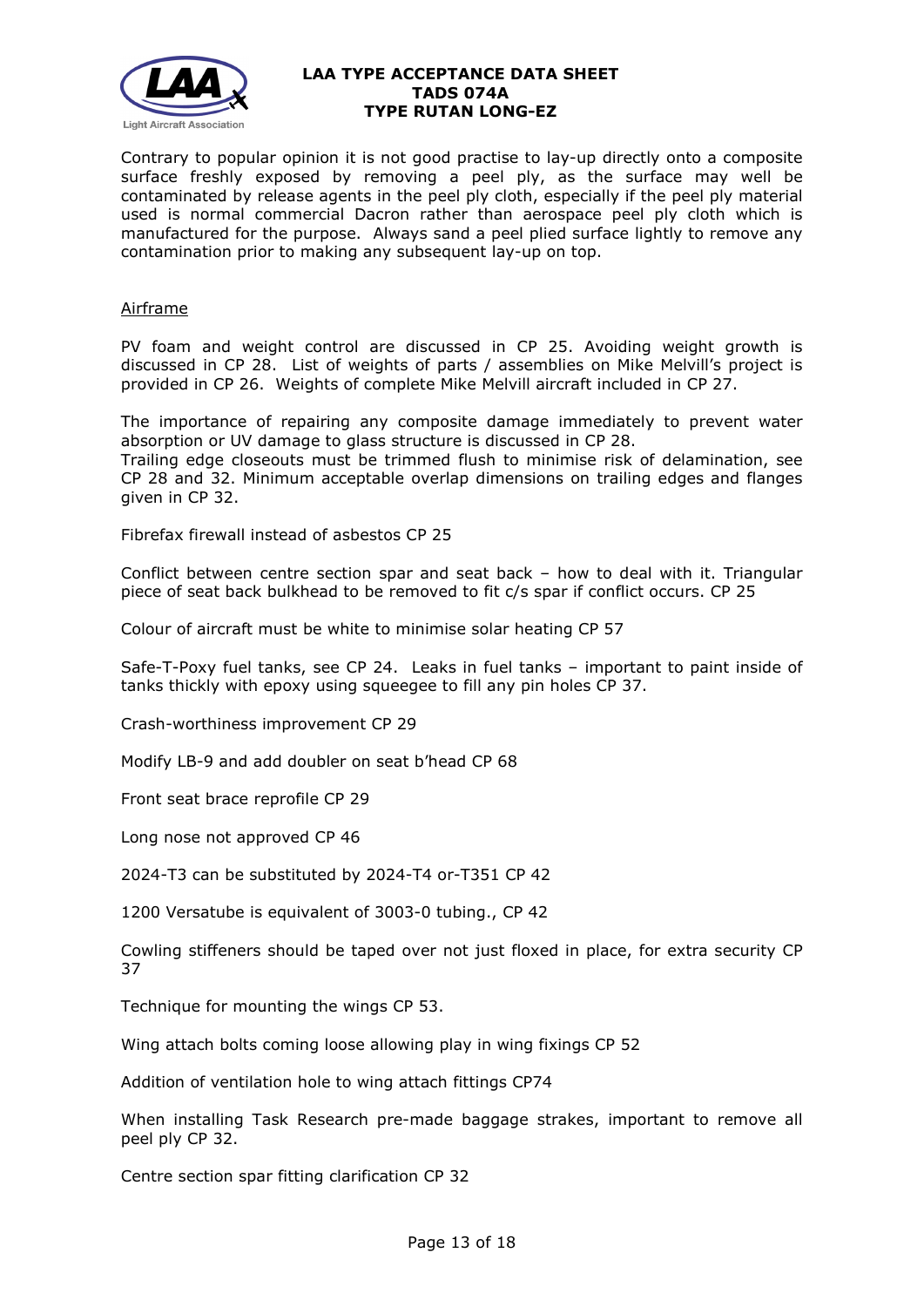

Building tips for wing and wing attachments CP 25

Lift tabs for Roncz 1145 MS canards were supplied by Brock with three bolt holes pilot drilled 0.213" diameter but must be opened up to ¼" diameter for AN4 bolts on assembly as shown on the canard drawings. A 'D' size drill bit recommended for best fit. CP95 Plexiglass hints CP 29

Fitting the baggage strakes to the main wings to profile properly CP 30.

Reinforcement of speed brake due to failure of urethane foam CP 43

Firewall protection application CP 50 Problems with blisters in paint on composite assemblies CP 78

Shop air lines as source of delamination.

Cracks found in base of winglet at leading edge above nav light. Must be repaired before next flight. CP95 describes repair method. CP95

Accident due to engine failure caused by fuel contamination by strands of glass fibres and white powder which collected in the carburettor inlet screen (filter). CP 98

Wheels and brakes

Main landing gear brake – clearance CP 30

6 ply tyre pressure CP26

Wheel balancing CP 61

Wheel brake disc runout CP 63

Heavy duty brake option CP 49, 51, 52

Brakes sticking on CP 42

Brake disc wobble CP 31

Bleeding the brakes CP 52.

Brake maintenance CP 78

Problems with main gear 'walk' on brake application. Substitution of Matco dual calliper brakes for Clevelands previously fitted solved the problem on DickRutan's aeroplane. Matco recommended, buts spacer required to adapt Matco axles. Matco p/n W5OLD. Aircraft Spruce 06-01860 (D for dual callipers) CP 99. Main gear walk may in other cases be corrected by attention to tyre and wheel balance, CP 31.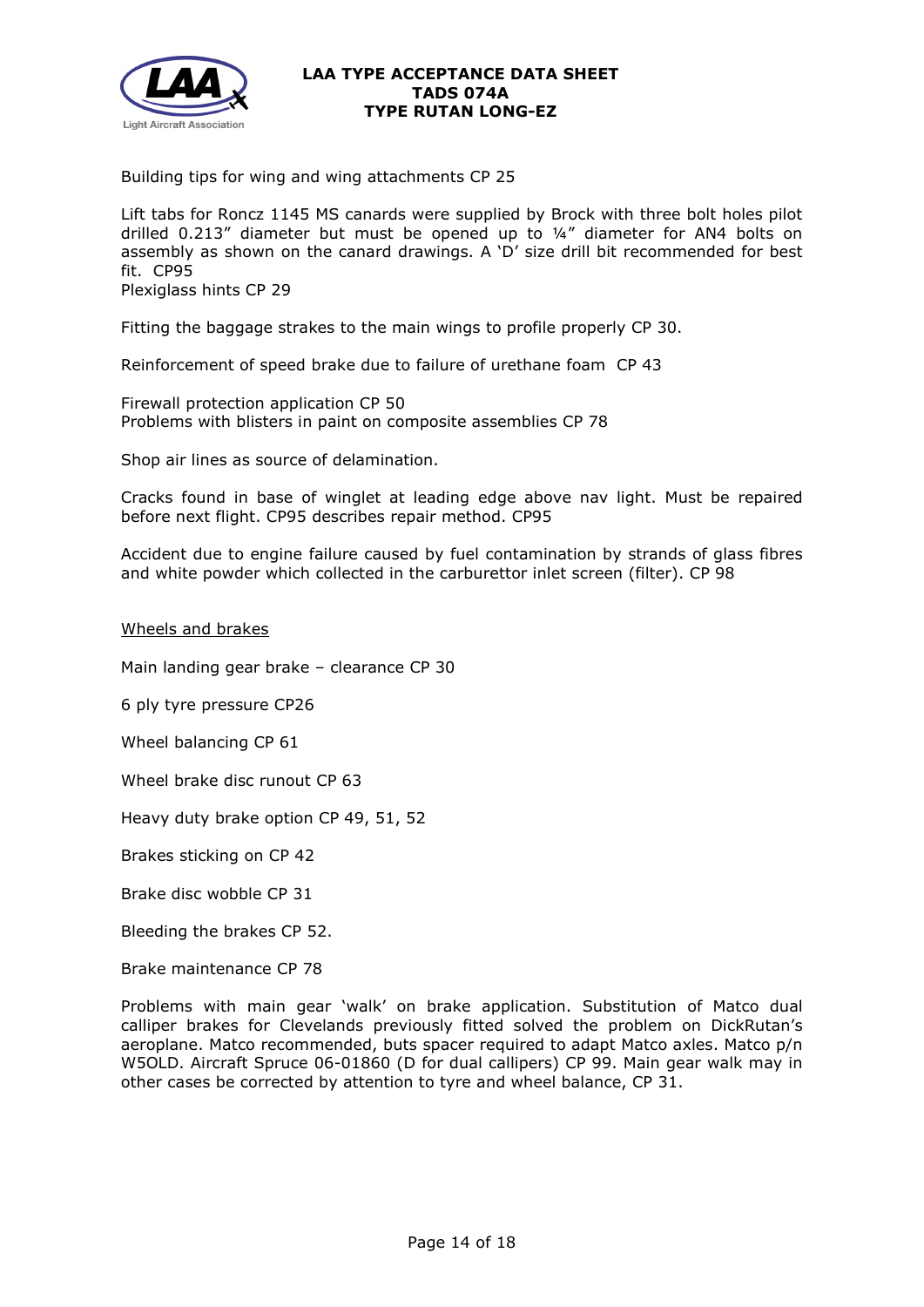

#### Main undercarriage

Overheating of wheel brakes leading to brake heat melting composite gear legs. Advice to fit aluminium alloy heat shields between brake and leg. CP 57, 58, 70.

Correcting incorrectly made main gear mouldings, mismatch CP 29

Main axles must be perpendicular to WL, not to gear legs. CP 30

Long-Ez may operate from smooth grass runway if it has 500x 5 tyres and Brock spring nose shock strut CP 25

#### Nose Undercarriage

New design of noseleg shock strut, drawing in CP 25, strongly recommended in CP30.

Don't leave nosegear part extended when parked as it overloads the retraction gear teeth. CP48.

Nose gear spring settles over time leading to flat ground angle, delayed takeoff CP 51

Nose gear crank systems – NG14 heavy wall aluminium tubes must be installed per plans, even though Brock don't supply them with this sub-kit. CP 31.

Chatter in nose gear retraction gear teeth when raising nose on ground – prevention CP 30.

Nose wheel turning on bolt not bearings CP 42

Brock nose gear, inspect for signs of castor castings cracking CP 55

Nose gear chattering CP 43

Wear in noseleg bronze bushings. Drop the wheel and fork assembly off the NG15A casting to check for wear. CP 44.

#### Controls and Control system

Rigging of flight controls CP 65. Freeedom from friction in controls CP47, 55. Obtaining correct range of travel with Roncz canard elevator – CP47. Importance of correct setting of elevator stops on GU canard – excess movement must be avoided. CP 48. correct positioning of hinge inserts on Roncz canard CP48.

Wear in aileron control system rod-ends, see also CP 58, 59, 60. 83

If control stick pivot sloppy, substitute close tolerance bolt AN174-20 bolt for standard AN 4-20 CP 30, CP  $#$  30 p9 Rod and attachment to bell horn

Elevator profiles – templates too big CP 30

Correct elevator profile CP 47. Elevator quality, balance, lay-up CP21, 57

Minimum friction in elevator, otherwise degraded handling CP 33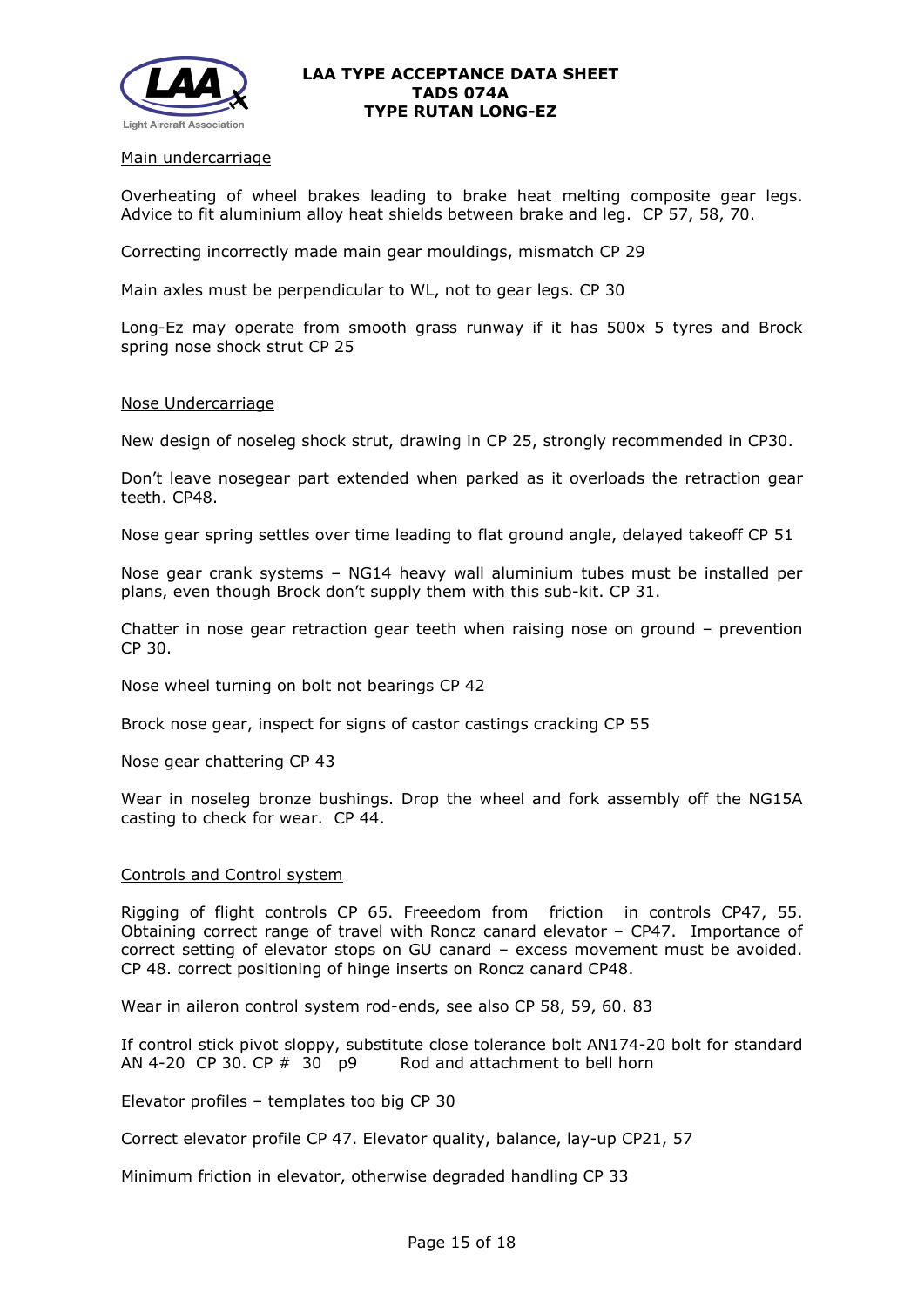

Elevator disconnected due to clevis pin falling out – pre-flight item CP 35

Max landing brake extension speed 95 kts CP 28

Ailerons freezing in flight CP55

Aileron/wing clearance minimum 1/8" clearance between aileron leading edge and its shroud CP 43

Leading edges of ailerons must be rounded per plans page 19-14, not sharp, or vibration occurs with full deflection at 90-120 kts. CP 25, 37

Aileron vibration problems CP 58, 59, 60 Improved design of hinges to prevent wear CP 78. addition of Teflon spaghetti tubing to rudder and aileron hinges to prevent wear CP 51

Problem with aileron travel being restricted in flight due to inadequate end clearance between wing and aileron, causing interaction as wing bends under positive g loading. Minimum 1/8" clearance recommended. CP99

Importance of correct nicopress swaging technique when using cheap type swaging tool CP 37 44

Rudder cables can snag inside cowlings if rudders are moved manually or by wind gust when a/c parked, add guards to cable run to prevent. CP 49. Varieze loss of control possibly due to rudder cable eye hooking behind rudder horn, causing uncommanded rudder deflection. CP 103

Avoiding rubbing of rudder cables on aileron pushrods CP 27.

Suggestion to add safety holes to rod ends to check thread engagement CP 2

#### Engine Installation

Part of cowling came off, went through prop, engine fell off. CP89

Engine oil pressure gauge line must be fitted with small diameter orifice at engine end to limit potential for leakage. CP 31.

Engine vibration due to contact between intake manifold hose clamp and dynafocal mount with engine under torque reaction. Cp 35

Security of engine throttle and mixture controls and need for a spring at carb end to open throttle in the event of a cable failure. CP 51, 61, 65.

Drawings of a suitable Lycoming 0-235 exhaust system are provided in CP 25.

Details of an alternative exhaust system used successfully by Mike Melville are shown in CP 83.

The importance of avoiding painting exhaust systems inside heat muffs is discussed in CP34, after paint chips from heat muff blocked carburettor and stopped engine when carb heat selected.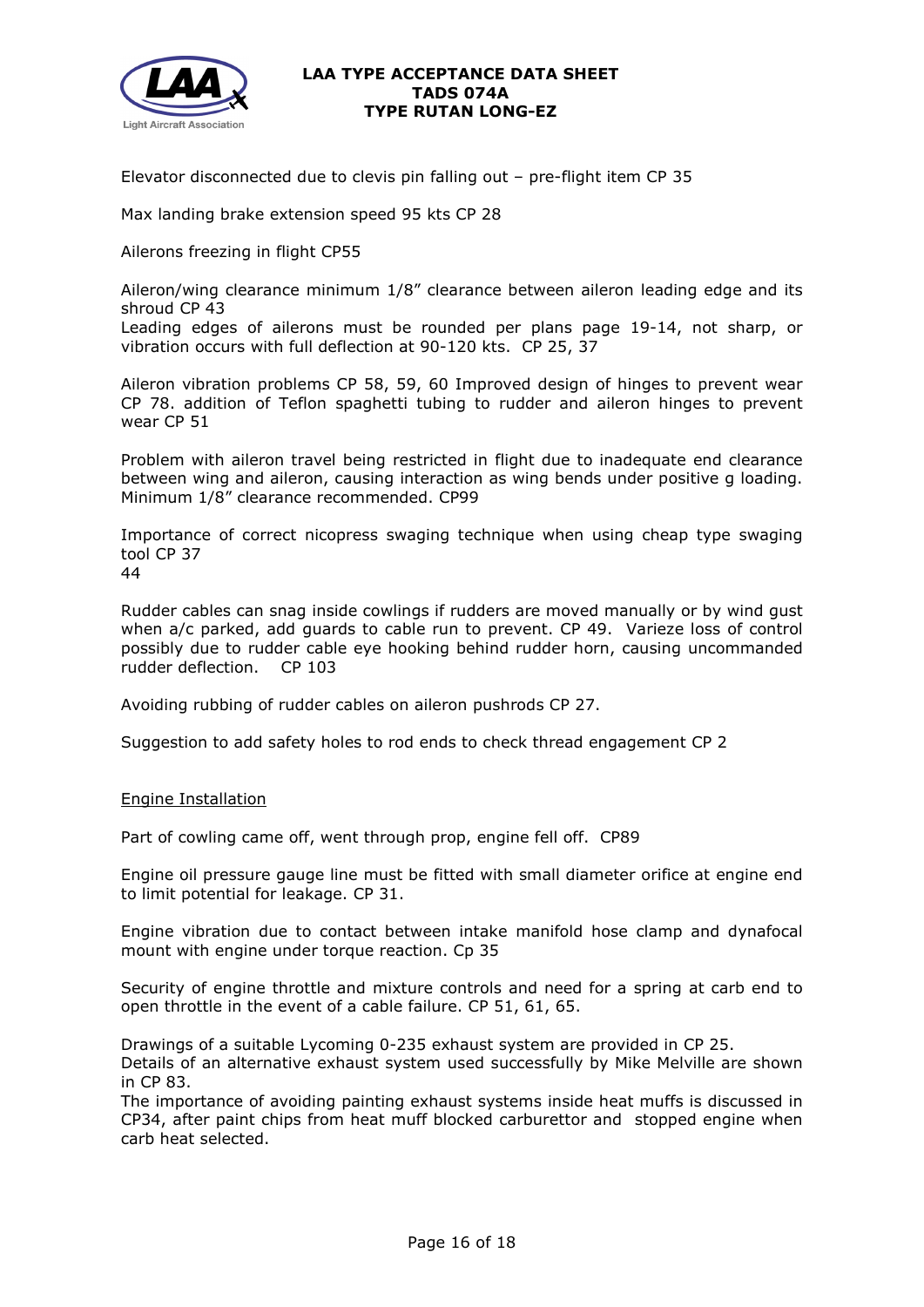

A six inch propshaft extension was found satisfactory on the 0-235, and reduced the propeller noise noticeably but at the expense of the engine cooling efficiency, see CP 30. Propshaft extensions must be accurately made, free of scratches and machining marks and have blend radii at all changes in section to minimise the risk of fatigue cracking. Failures of 8"propshaft extensions are discussed in CP 59 and CP 79

Engine failure due to oil breather icing up. Include whistle slot in breather inside cowl to act as emergency vent in case end of breather ices over, per CP 103.

To avoid confusion over magneto switch selection, be sure to clarify which magneto is right and which is left, on the pusher engine as the normal 'right hand' position on the engine becomes on the 'left hand' side of the aeroplane with the engine mounted back to front. See CP 32.

With Continental engines, it is particularly important to have adequate intake air temperature rise when carb heat is selected. Check it is at least 90 degrees F above ambient when measured at carburettor throat, see CP 32.

To reduce the risk of a fuel fire on start-up, it is important to include a drain hole at the lowest point in the intake induction hose and cowling where fuel could otherwise collect after over-priming. CP 82.

The common 0-235-L2C moderl as fitted to the Cessna 152 is not suitable for the Long-Ez as it has no fuel pump. If trying to use the backpplate of an 0-320 to fit a fuel pump to an 0-235-L2C, watch out as while outwardly similar, the oil drillings are different and may not line up. See CP 32.

Problems with B+C starter solenoid sticking in 'engaged' position, with risk of battery fire occurring. Recommendation to fit a starter warning light and advice about corrective action should solenoid stick. CP 99

# **Propellers**

Seal the central hole in the propeller with a coat of epoxy to keep moisture out. Always park aircraft with propeller level to minimise the risk of moisture sinking to the lower prop blade, un-balancing the propeller.

Do not thin down the blades of wood propellers in search of greater performance, they will not be strong or stiff enough and will fail. With thin and / or thin blade sections (eg Warnke or Performance Propeller props), watch out for evidence of blade flutter in the form of sudden harsh roughness or vibration at high propeller rpm. Any prop that has fluttered should be discarded and not flown. See CP 83, CP 84 and CP 85.

Problems with retaining screws fretting through composite spinners are discussed in CP 51

# Fuel system

The fuel system in the Long-Ez requires an engine driven pump, as gravity feed won't work in this installation, see CP 25.

The importance of carrying out fuel flow checks, and the risk of fuel line blockage with resin particles from moulded fuel tanks are discussed in CP 54, 62, 79, 80, 81.